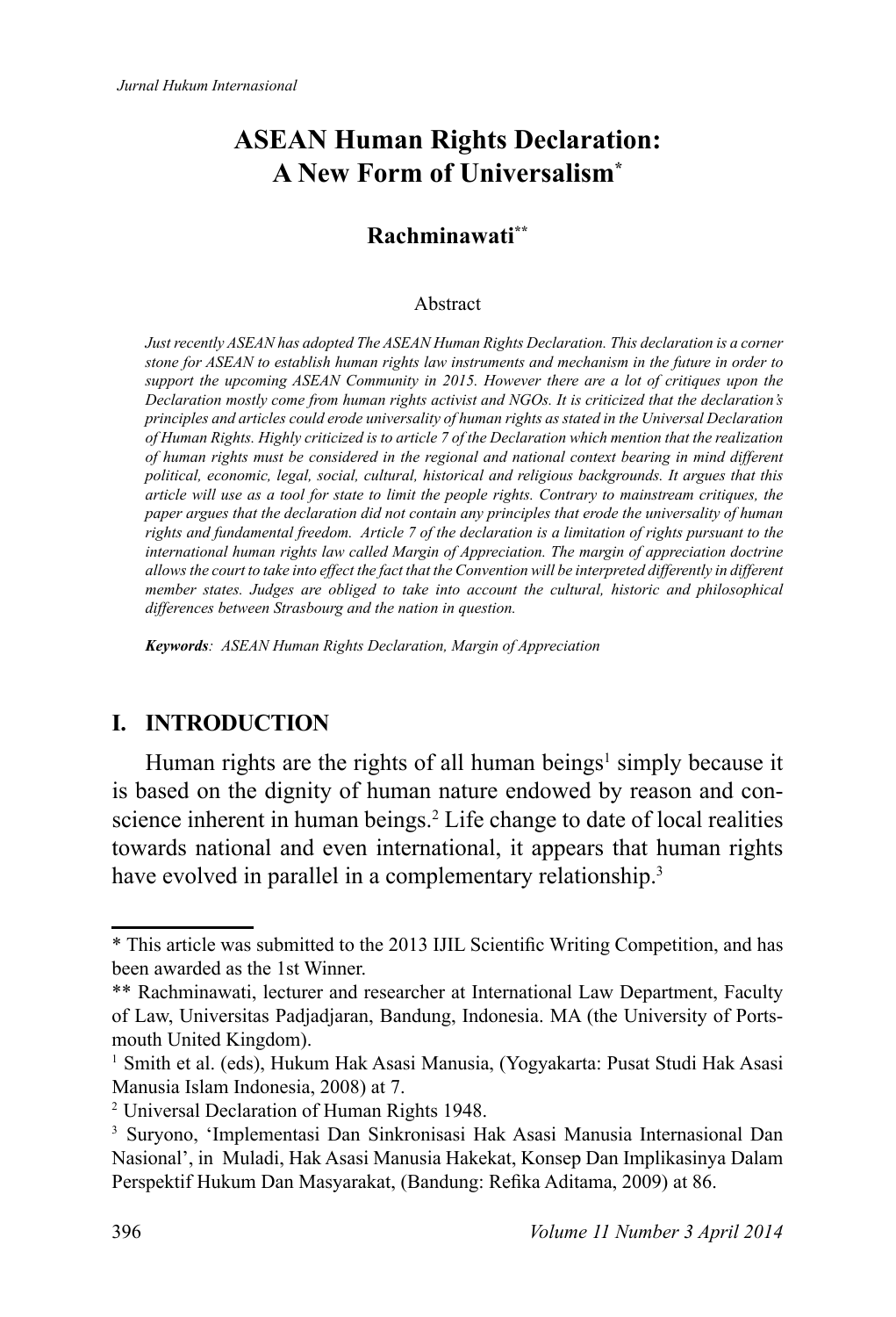Human rights are believed to have a universal value with no boundaries of space and time.<sup>4</sup> Presently, contemporary doctrine of human rights is seen through the concept of universalism with the belief in the existence of universal moral code inherent in all humanity.<sup>5</sup>

Recognizing human rights as universal principles and values that cannot be divided and cannot be revoked or derogated were then transformed into national laws to protect and implement those universal values in different ways and approaches.<sup>6</sup>

Promotion and protection of human rights for all people around the world is an intricate matter considering the diversity of the nations that contribute to differences in conceptual formulation of human rights.<sup>7</sup>

This fact shows the paradox in that the values of human rights are universal in principles yet peculiar in their application. The various applications are related to the characteristics and specific nature in each country, and it is a fact that the countries in the world have nothing in common.<sup>8</sup>

The existence of the UDHR recognized as a high commitment of nations that human rights conceptualization should certainly be seen as a long history of human rights ever since the declaration of the Magna Charta 1215, followed by the petition of rights 1628 in the UK, the U.S. Declaration of Independence in 1776, and the Declaration of the Rights of Man and Citizen 1789 by France. The history of human rights shows that there is a very sharp philosophical difference both in terms of value and orientation, *inter alia*, the insistence on limiting the king in the United Kingdom; the priority to individual freedom in the United States; prioritizing egalitarianism and equality before the law in France; and the permissibility of non-recognition of individual rights but social and collective rights in Russia.<sup>9</sup>

<sup>4</sup>Juwana, 'Pemberdayaan Budaya Hukum Dalam Perlindungan Hak Asasi Manusia di Indonesia; Hak Asasi Manusia Dalam Perspektif Sistem Hukum Internasional', in *Hak Asasi Manusia : Hakikat, Konsep, Dan Implikasinya Dalam Perspektif Hukum*  Dan Masyarakat, (Bandung: Refika Aditama, 2009) at 70

 $<sup>5</sup>$  Smith et al. (eds), supra n 2 at 17.</sup>

<sup>&</sup>lt;sup>6</sup> Juwana, supra n 5.

<sup>7</sup> Mauna, *Hukum Internasional, Pengertian Peranan Dan Fungsi Dalam Era Dinamika Global*, (Bandung: Alumni, 2011) at 692.

<sup>8</sup>Juwana, supra n 5.

<sup>9</sup>El Muhtaj, *Dimensi-Dimensi HAM – Mengurai Hak Ekonomi, Sosial, dan Budaya,*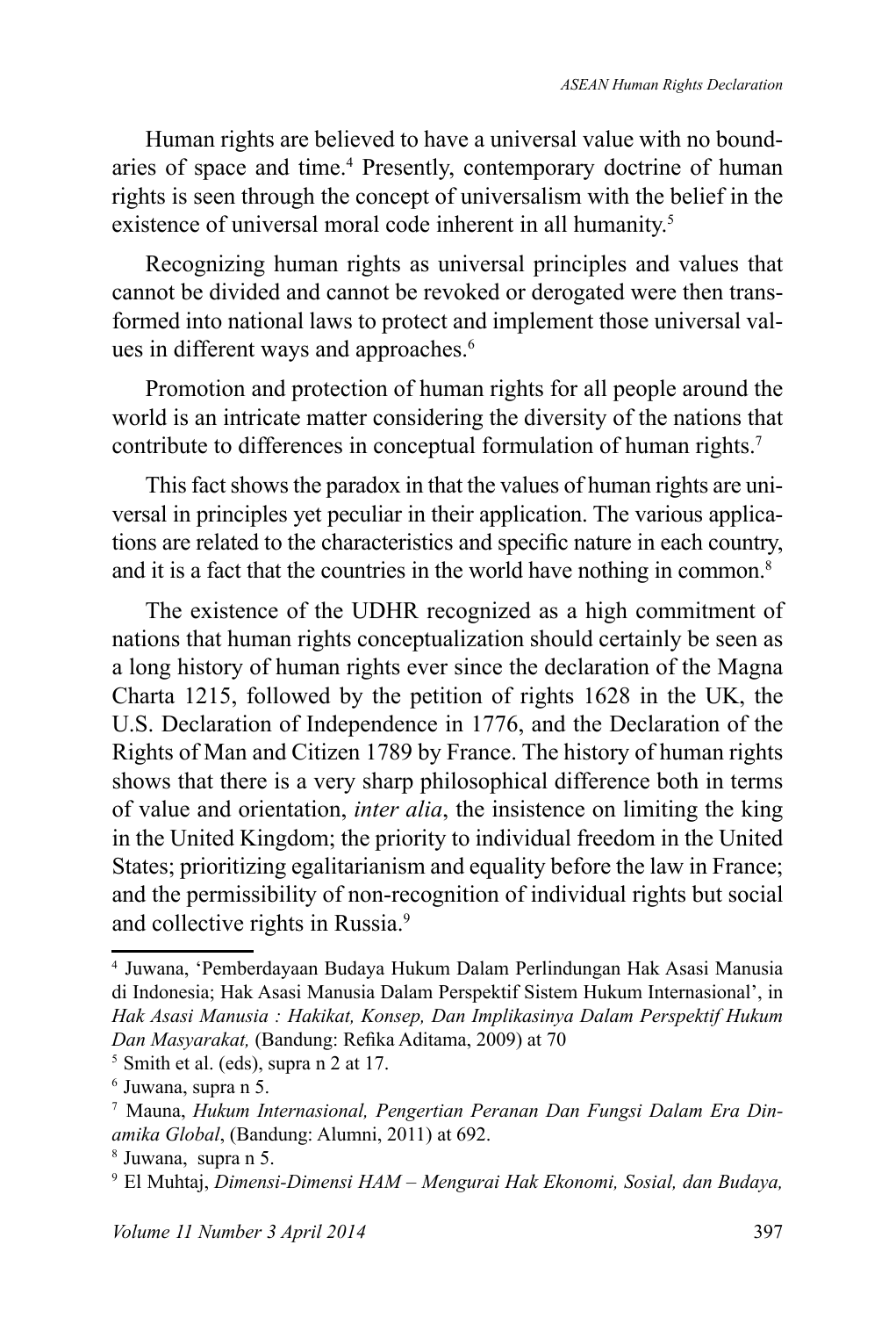#### *Jurnal Hukum Internasional*

Complexity of countries and diverse perspectives of nation states on human rights issues affect the procedure of implementation;<sup>10</sup> furthermore, human rights conception is influenced by the attitude and thinking, hence the concept of particularity of human rights existed. Despite the support, the controversies remain.

In one hand, the establishment of the ASEAN Declaration of Human Rights (hereinafter ADHR) shows the improved recognition of human rights in ASEAN countries, yet in another hand, it comes highly with critiques mentioned above. It leads us to the question: can the statements in the ADHR be called as a particularity of human rights and therefore abrogating the universality of it?

The question above shows what this article would expound—that there is a fight between universality and particularity of human rights. Is it really an appropriate condition to debate about them? How do we define the fight with that concept? What is universality of human rights and what is particularity of human rights? Is there any other concept to bring the harmony and peace to the conflicting both? The answers of those questions will depend on whether the AHRD contains Asian Values–particularity which opposes the universality of human rights.

In this essay, I attempt to defend the view that what is stated in the declaration as well as any other article claiming ASEAN values is not against the universality of human rights, nor is it a form of particularity thus not in compliance with the international human rights standards. It is my opinion that it is a kind of attempt to negotiate the universality and particularity of human rights, a new form of universality just like margin of appreciation in the European regime.

To that end, this paper has been divided into three parts. The first part deals with the myth and reality of universalism of human rights whereas the second part will come to learning outcome, that is, an analysis on AHRD as a new form of universalism, and the last part is conclusion.

<sup>(</sup>Jakarta: Rajawali Pers, 2008) at 8-10.

 $10$  El Muhtaj, supra n 10 at 89.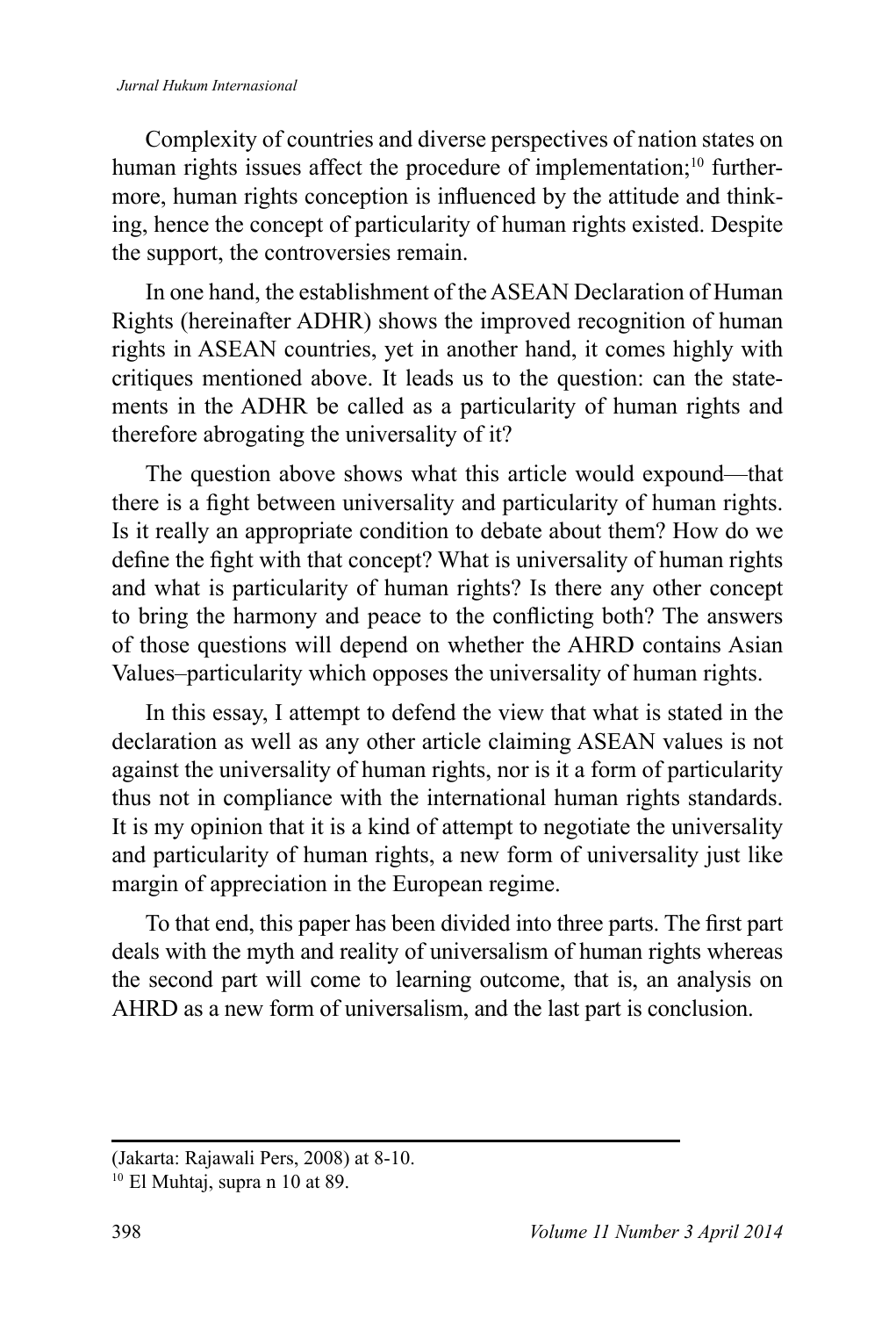### **II. UNIVERSALISM OF HUMAN RIGHTS: MYTH AND REALITY**

Universal means applying the same to everyone everywhere; there is no room for the exception or derogation based on nations, race, culture, religion and gender. What can we identify as universal in the aforementioned sense? Is it applicable in the sense of human rights? What kind of human rights in that sense? Is it civil and political rights? What specifically of those civil and political rights that is universal? It is a never-ending question-and-answer as long as human exists.

It is argued that the absolute universal value of human rights is something that does not exist—it is a myth; nevertheless, it is true that relatively universal value of human rights is a reality, $<sup>11</sup>$  as it is attached</sup> to human created by God for a purpose that God has planned. It can be concluded that the universal principle of human rights is absolute, but the implementation of human rights is relative.

According to those introductory questions above, this part will critically discuss the work of Prosser with his work titled "Universal Human Rights as Universal Values". Despite the fact that many scholars have discussed the issue from many points of view, I will only focus on his perspective since he is the strongest advocator to the universalism [absolute] of human rights. Indeed, I will also include other scholars to add the value of the discussion. To limit the discussion, I will mainly focus on UDHR.

At the beginning of his paper, Prosser quoted from Thomas Jefferson, Jean Jacques Rousseau and from the text of French Revolution that life, liberty, happiness, private property, the Rights of Man and of The Citizen, equality, freedom, fraternity, popular sovereignty, religious tolerance and the separation of powers were perceived then as universal. From the beginning, he stood for the universality of human rights where he gave the definition of universal rights as those rights which are inherent in our very nature and without which we cannot live as full and free human beings.<sup>12</sup>

<sup>&</sup>lt;sup>11</sup> The writer lend the term relatively universal from Donnaly

<sup>&</sup>lt;sup>12</sup> Prosser, (forthcoming) 'Universal Human Rights as Universal Values', in Kulch and Prosser (eds)(forthcoming), *Values at the Theoretical Crossroads of Culture. Intercultural Research, Vol 4.*(Shanghai: Shanghai Foreign Language Eduation Press) at 3.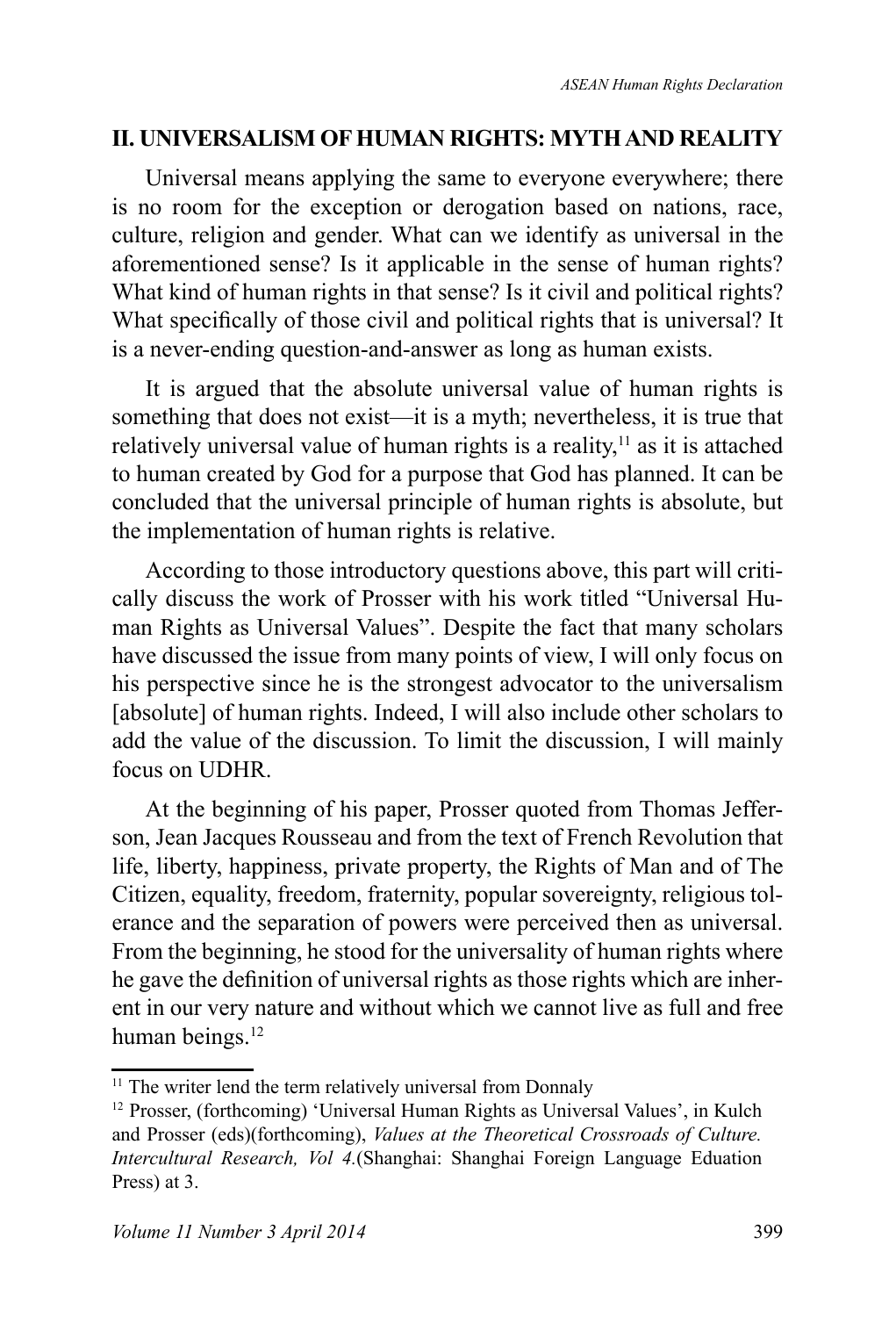#### *Jurnal Hukum Internasional*

There's nothing actually misleading with the definition given by Prosser that is similar with the definition given by Donnaly that human rights are indeed "universal" rights in the sense that they are held "universally" by all human beings. Conceptual universality is in effect just another way of saying that human rights are, by definition, equal and inalienable<sup>13</sup>

I personally agree that the rights to life, liberty, happiness, freedom, religious tolerance and other rights are universal and should be applied without any exception; however, its enforceability in practice will be very dependent on social, cultural, and political economy of a country.

There are inconsistencies in the beginning of the discussion; Prosser stated that, "…the broad spectrum of universal human rights, often more accepted in principle than in concrete cultural and national actions, especially with the contrasting views of Universalism and particularism." It is an expression of skepticism towards the implementation of universal values, which according to him, should be universally accepted.

There is an interesting issue before further discussion on the views of the UDHR. It is a Prosser's view on the United Nations with the United Nations Charter as the constituent instrument. Prosser noted that, "Among the universal values/rights enshrined in the UN Charter they include *dignity and worth of the human person, equal rights of men and women, justice, respect for obligations arising from treaties and international law, social progress, tolerance, peace, freedom* and *economic and social advancement of all peoples* which are all explicitly identified as universal human rights and values. Although ancient Western views of justice were articulated quite early, *human rights* and *social justice* were considered fundamental in establishing *dignity* and *equal rights* of all humans in the UN Charter"

I would support his argument that the charter indeed enshrined universal rights but what should be highlighted is that the charter did not ask for the diversity in the implementation of the rights enshrined in the treaties and international law. Moreover, it was an agreement to achieve common goal which was international peace and security. The dignity

<sup>&</sup>lt;sup>13</sup> Donnaly, *The Relative Universality of Human Rights (Revised)* (working paper no. 33, University of Denver, 2006) at 2.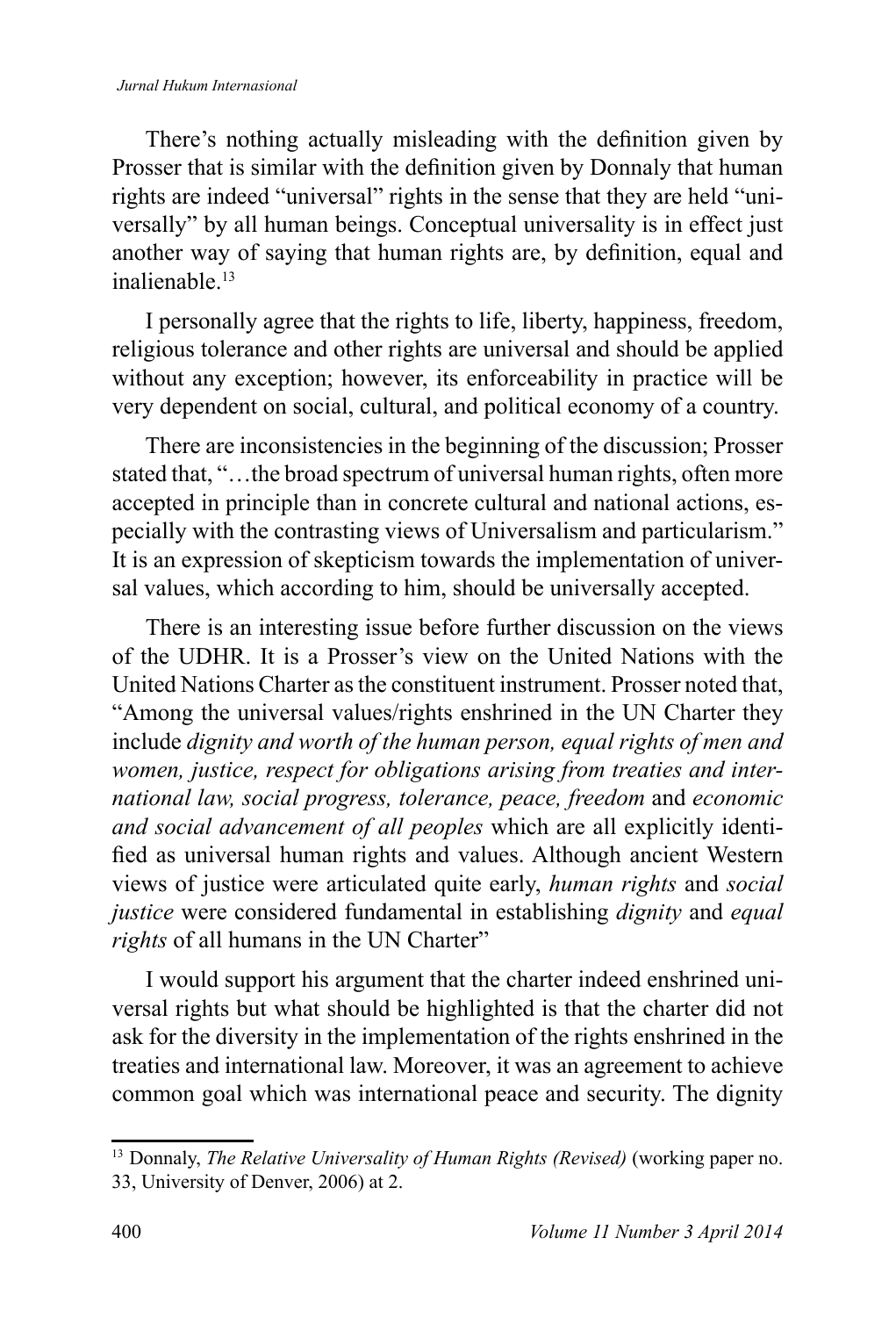of human person, tolerance and freedom are fundamental principles to achieve the peace and security in the world. How and in what way each nation state implements the respect for human dignity and freedom and building tolerance are rooms for state to rule and govern pursuant to the needs and culture of society. Therefore there will be no single concept for respecting human rights in that sense, it will indeed transform following the society.

If we compare to how we conclude international customary as a source of international law, there are at least contains two elements to be recognized as law. First is material factor, and second is psychological factor. Material factor is the actual practice indulged in by states constitutes the initial factor. There are numbers of point to be considered concerning its nature including the duration, consistency, repetition and generality of a particular practice by states. Second factor is *opinio juris sive necessitatis*. This is the psychological factor, a belief by state that behaved in a certain way that it was under a legal obligation to act that way.

What we can learn from the process above is human rights as stated in the UN Charter need a process to be universally recognized both in theory and implementation. It cannot be forced to be applied in all states to all people at the same time. Moreover, as *opinio juris sive necessitatis*, human rights need to be proved in more legal and formal way.

Moving forward to UDHR, Donnaly concluded that basically the UDHR consists of five types of international human rights. Accordingly, UDHR is a common standard of achievement for all peoples and all nations, to the end that every individual and every organ of society, keeping this Declaration constantly in mind, shall strive by teaching and education to promote respect for these rights and freedoms.

UDHR did not rule the specific rights commonly debated rights such as the freedom of religion, gay and lesbian rights.<sup>14</sup> UDHR only shows the general and basic rights and principle. The efficacy of the rights and principle lies in member nations states pursuant to their socio, economic and cultural background. I put away the political condition of the

<sup>&</sup>lt;sup>14</sup> Sen, *Human Rights and Asean Values* (170 East 64th Street, New York NY: Carnegie Council on Ethics and International Affairs, 1997).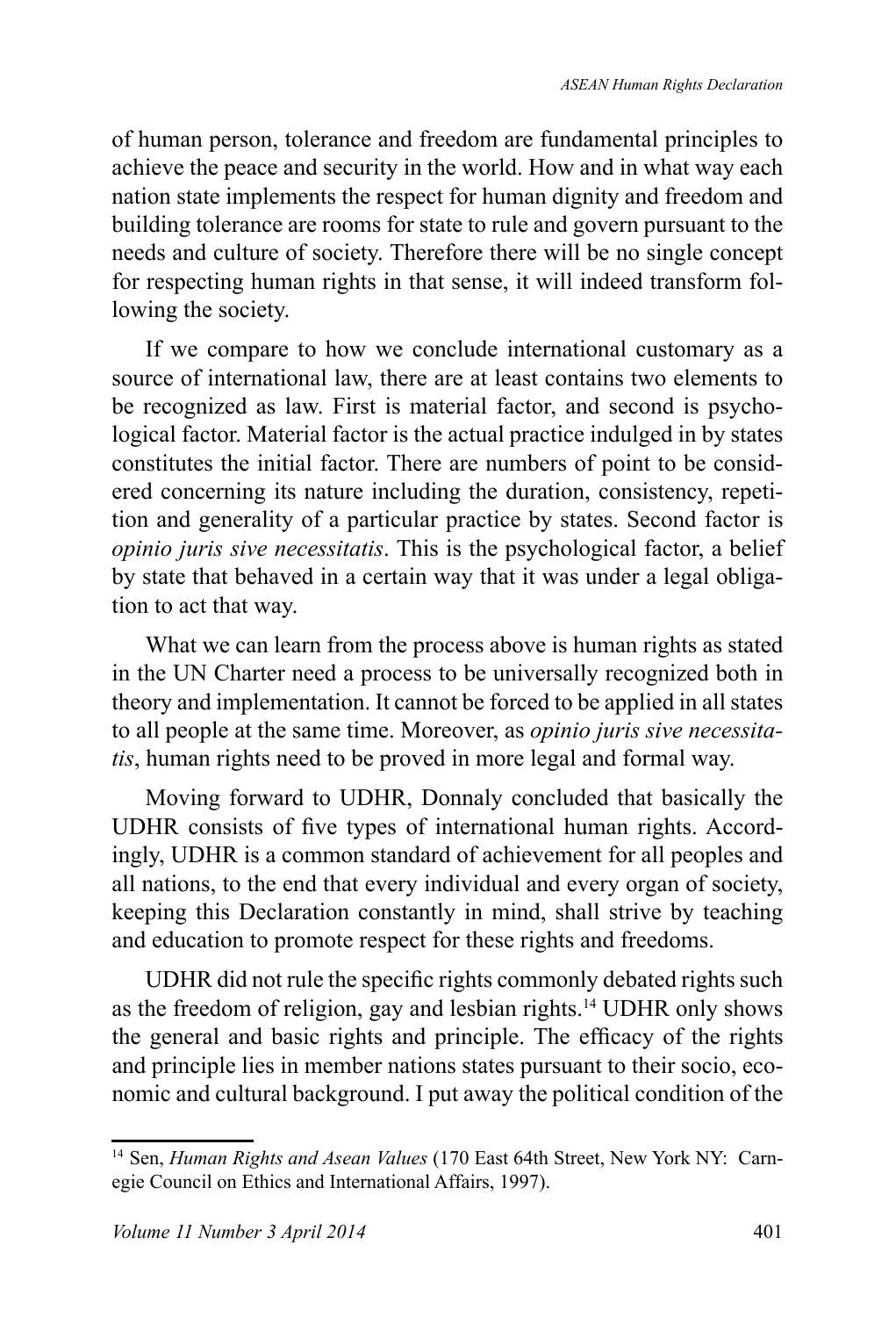state because politics often used human rights as their tool to achieve their own goals and interest. It is a matter of how the court plays a role to assess whether there is political interest or not when a nation limits their citizen rights.

The debate over universalism and particularism has actually been done since the signing of the Vienna Convention of 1993, which put regional minimum standards. The validity of the universalism of human rights as well as the need to take into account the specific national conditions derived from the diversity of cultural, religious, social and economic in principle has been recognized by all states.<sup>15</sup> The Foreign Minister of Singapore at the 1993 World Conference on Human Rights in Vienna warned that, " Universal recognition of the ideal of human rights can be harmful if Universalist is used to deny or mask the reality of diversity".<sup>16</sup> It is actually to be understood correctly by those who still think on an absolute universalism.

Nonetheless, human rights in the modern sense may have an analogous function to the one of liberalism in his time as providing a set of procedures and institutions for expressing and mediating between ultimate and sometimes incompatible values. Human rights may be the sort of middle ground necessary for preserving the plurality of values that he observed.<sup>17</sup> The UN brings human rights in their heart to make peace and security but peace will not come instantly, it needs a process. Let them glimpse the higher life that belongs to all humanity.<sup>18</sup>

<sup>&</sup>lt;sup>15</sup> Nowak, *Pengantar pada Rezim HAM Internasional* (Raoul Wallenberg Intitute, Martinus Nijhoff Publisher) at 63.

 $16$  Sen, supra n 15 at 21.

<sup>&</sup>lt;sup>17</sup> Stokke, 'Modernization without Westernization? Asian Values and Human Rights Discourse in East and West', in Jacobsen And Bruun (eds), *Human Rights And Asian Values Contesting National Identities and Cultural Representations* in Asia, (Loncon: Curzon Press, 2000) at 155.

<sup>&</sup>lt;sup>18</sup> Ryn, *A Common Human Ground: Universality and Particularity in a Multicultural World* (Colombia and London, University of Missouri Press, 2003). at 133.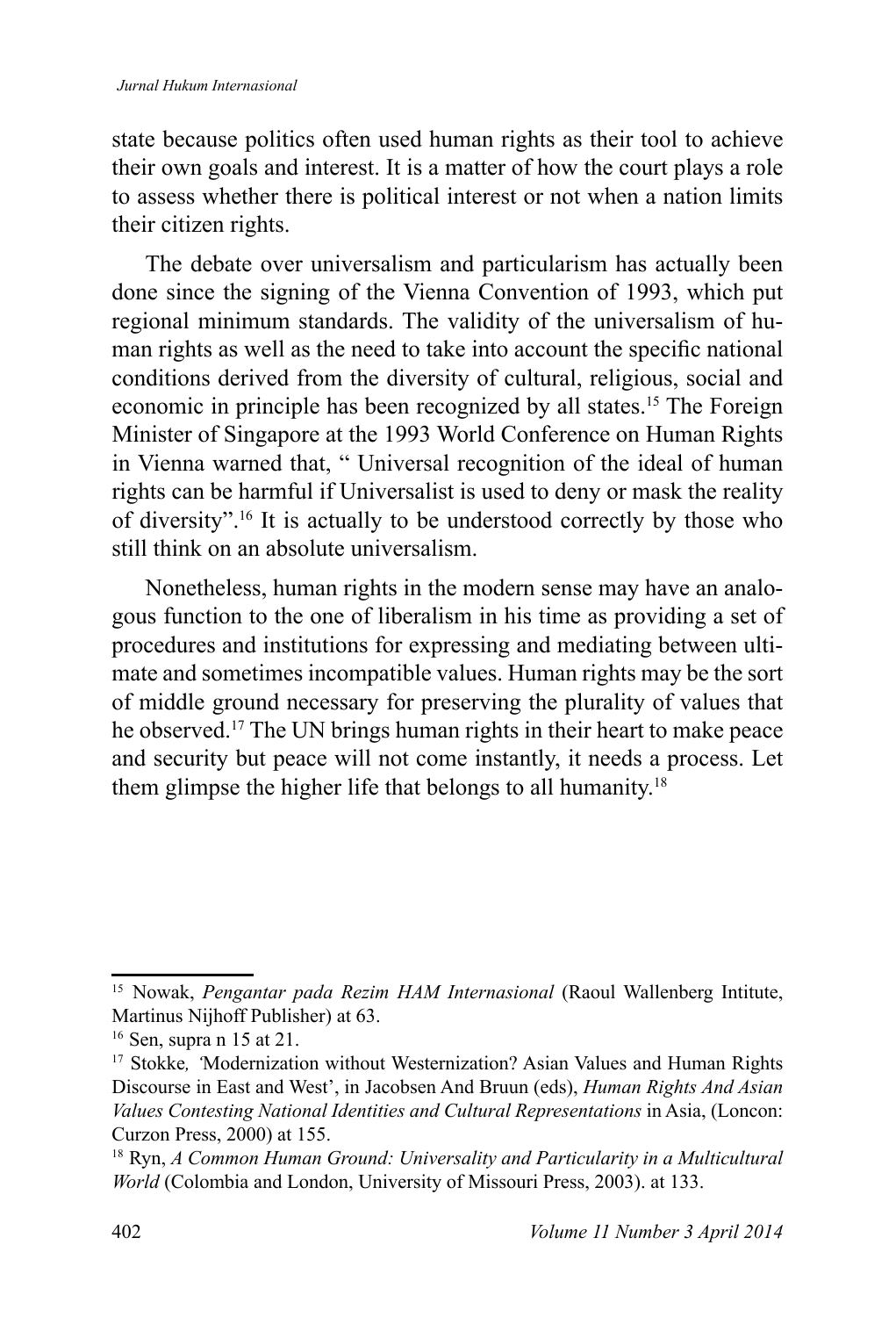# **III. AHRD AS A NEW FORM OF UNIVERSALISM TOWARDS THE EFFECTIVE HUMAN RIGHTS IMPLEMENTATION IN ASEAN**

Asian region is a continent that fall within the third world in the tracheotomy of human rights concepts. It is a group of developing countries which have diverse philosophy of life, ideologies, and historical background. Therefore it has its own concept of human rights [asian values - the concept particularism of human rights, which is different from the concept of universalism of human rights].<sup>19</sup>

Particularism value in the context of Asia can be seen in the propagation of the values of Asia (Asian Values) which is understood as a social morality that made resistance to the universal values which was considered as the hegemony of western culture<sup>20</sup>. It is also strengthening the position in international politics over human rights in Asia.<sup>21</sup> The tension between the views of Universalism and particularism as the source and commitment affect the development of modernity for human rights in the global political discourse.<sup>22</sup>

Enthusiastic ASEAN governments are reflected in the participation of all ASEAN member states in the World Conference on Human Rights in Vienna in 1993 authorizing the Vienna Declaration and Programme of Action on Human Rights. At the same time the ten ASEAN member states have acceded the UDHR<sup>23</sup>

The advancement of human rights further appears from the implementation of the ASEAN Charter following by the establishment of the ASEAN human rights commission (ASEAN Inter-governmental Com-

<sup>19</sup>Effendi, *Hak Asasi Manusia, Dalam Hukum Nasional Dan Internasional* (Malang: Ghalia Indonesia, 1993) at 23.

<sup>&</sup>lt;sup>20</sup> Hardiman, *Hak-Hak Asasi Manusia : Polemik Dengan Agama Dan Kebudayaan* (Yogyakarta: Kanisius, 2011) at 92.

<sup>&</sup>lt;sup>21</sup> Jacobsen And Bruun (eds), *Human Rights And Asian Values Contesting National Identities and Cultural Representations in Asia*, (London: Curzon Press, 2000). at 1.

<sup>22</sup> Walker, 'Universalism And Particularism in Human Rights : Trade-Off or Productive Tension' (2012) Research Paper Series No. 10, Endiburgh University at 1.

<sup>&</sup>lt;sup>23</sup> Mustikawati, 'Perjalanan Penegakan Hak Asasi Manusia Di ASEAN Dan Peran Indonesia Dalam Mendukung Keberlanjutan AICHR' (2011) *Jurnal Demokrasi Dan Hak Asasi Manusia* (Jakarta: The Habibie Centre) at 13.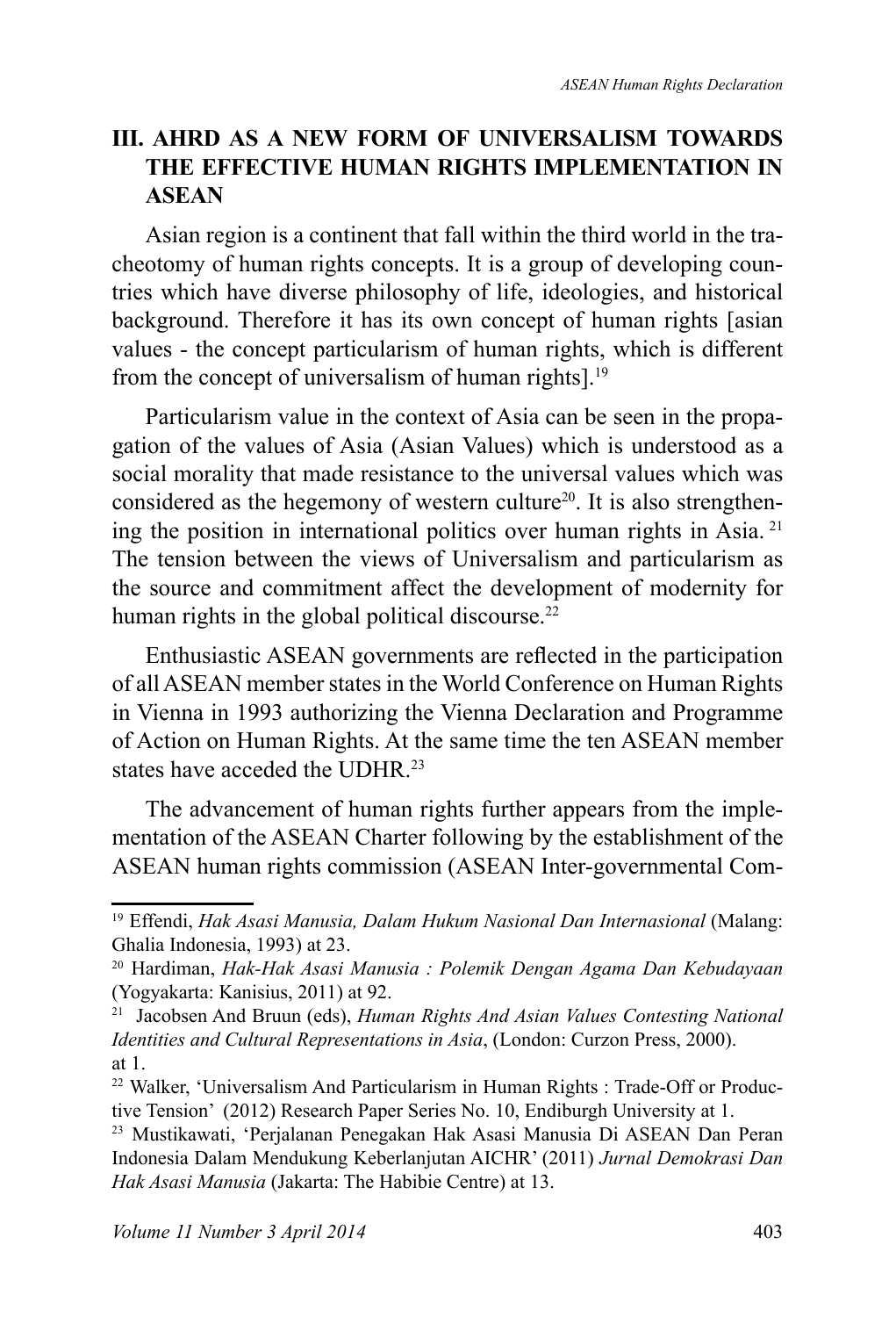mission on Human Rights / hereinafter AICHR), which was formed in  $2009$  as mandated by the ASEAN Charter,<sup>24</sup> and the peak is the recognition of human rights in ADHR on 18 November 2012.

ADHR is appreciated by many groups because it is considered as a main gate for the protection of human rights in the Southeast Asian region. ADHR is a cornerstone for "ASEAN citizen" to have more binding regional instruments in human rights.<sup>25</sup> However, in addition of appreciation, a lot of criticism remains from both the content and process of the declarations.

Civil society groups in ASEAN have expressed disappointment over the content and process of the first-ever ASEAN human rights declaration, which aims to ensure human rights protection for 600 million people in the region. Yuyun Wahyuningrum, senior advisor on ASEAN and Human Rights at the Human Rights Working Groups (HRWG), which represents more than 50 human rights groups in Indonesia, said that the draft did not reflect the universal values that ASEAN pledged to uphold. She said that the three detrimental articles undermined the ADHR, making it a watered-down version of universal values. A number of articles in the draft suggested the declaration had become too much about negotiating the national interests of various ASEAN states rather than about improving human rights.<sup>26</sup>

Strongly supported by Harpe from Amnesty International, stated that ADHR not meet international standards of human rights. According to human rights cannot be limited by safety, morals and public order.<sup>27</sup>

That critic basically assumes that ADHR reflects Asian values as a form of particularism that is considered undermining universal human

<sup>&</sup>lt;sup>24</sup> Mustikawati, supra n 24 at 20.

<sup>&</sup>lt;sup>25</sup> Rachminawati and Syngellakis, 'Law and Policy: A useful Model for ASEAN?', In Novotny and Portela (eds), *EU-ASEAN Relations in the 21st Century*, (United Kingdom: Palgrave Macmillan, 2012) at 116.

<sup>26</sup> Ririhena, 'First Asean Human Rights Declaration Criticized', The Jakarta Post, Jakarta | World | Mon, October 29 2012, 9:37 AM, available at: http://www.thejakartapost.com/news/2012/10/29/first-asean-human-rights-declaration-criticized.html

<sup>27</sup> Amnesty Internasional. 'Deklarasi Hak Asasi Manusia ASEAN Kontroversial', available at <http://www.dw.de/harpe-deklarasi-ham-asean-kontroversial/a-16399347> [03/05/2013].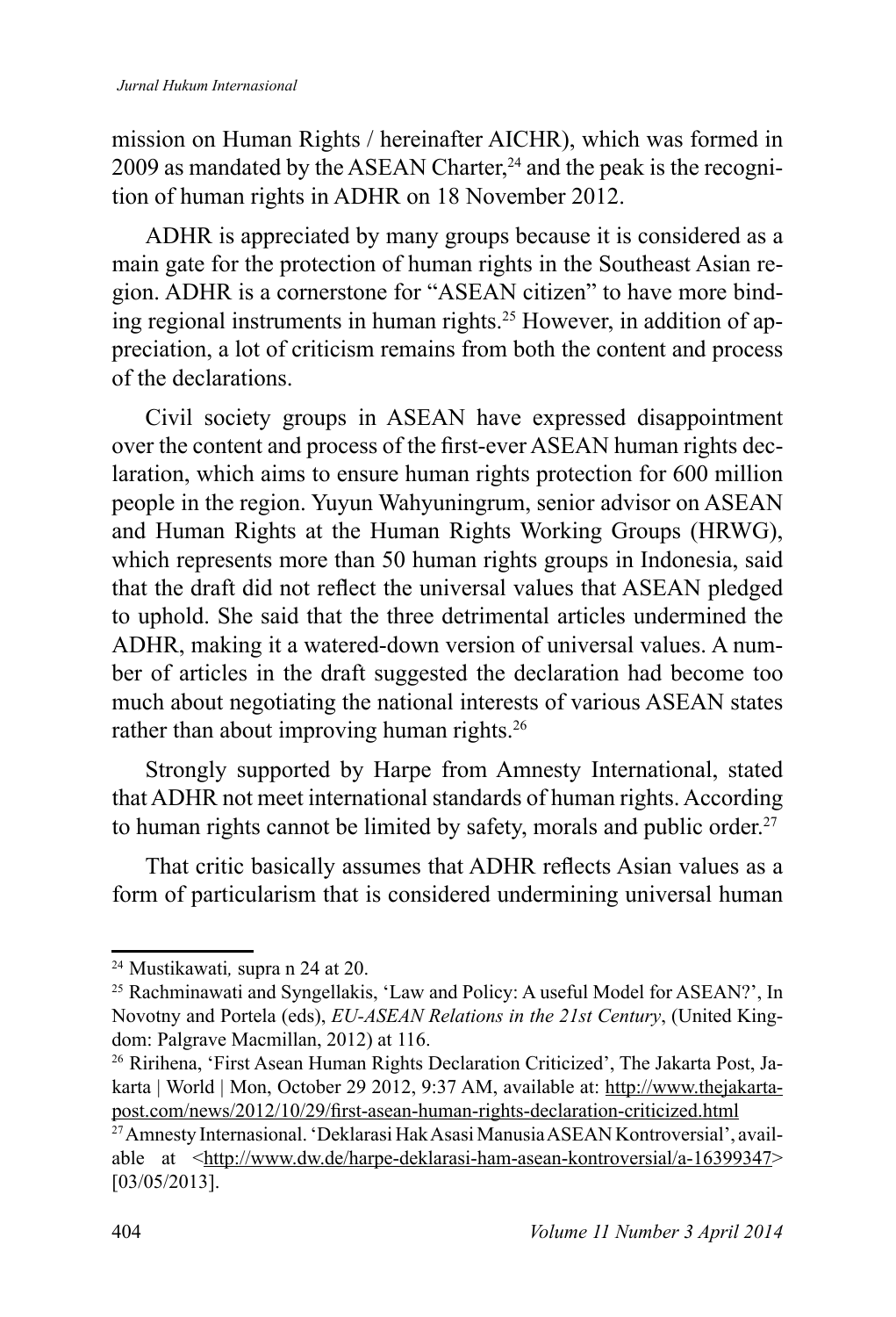rights protection.<sup>28</sup> Is it true? Which article is considered contrary to the universal values of human rights?

I will not answer whether its is true or not, nor will defend universalist who much promoted by NGOs and would not also support the particularist – to which, according to human rights NGOs is some ASEAN countries leader or government. The author will identify the content of the declaration are considered a form of particularism, which will then be analyzed by the authors by comparing to the application of margin of appreciation in the European regional under the Council of Europe.

Some scholar argue that it is inappropriate comparing Asian values to the margin of appreciation because of the historical background of human rights as well as its restriction in the European context is differ from Asia context.<sup>29</sup> If the Margin of Appreciation is a doctrine associated with the implementation of restrictions on human rights in the ECHR where Member states enjoy a certain margin of appreciation in asserting whether and to what extent differences in otherwise similar situations justify a different treatment in law. The scope of the margin will vary According to circumstances, subject matter and its background.<sup>30</sup>

Asian values doctrine denied the concept of universal human rights because the existence of local or cultural values are very diverse. It is affected by the religious values or beliefs of Asia such as Confucianism, Hinduism, and fundamental Islamism.

The wording of both Asian values and margin of appreciation is indeed different, but if we look at the history of how the margin of appreciation developed, then the similarity will reveal. The fact that the member states of Council of Europe do not have common values with regard to human rights in all aspects, <sup>31</sup> rising the problems of imple-

<sup>28</sup> Hukum Online, 'HRWG Kritik Substansi Deklarasi Hak Asasi Manusia ASEAN*'*, available at <http://www.hukumonline.com/berita/baca/lt5063269e00520/hrwg-kritik-substansi-deklarasi-ham-ase

an> [26/09/2012].

<sup>&</sup>lt;sup>29</sup> Davies, *An ASEAN Magna Carta*, http://www.hrwg.org/en/asean/civil-society-activities/asean-human-rights-declaration, [04/04/ 2013].

<sup>30</sup>*Handyside v UK*, 1984.

 $31$  Rachminawati and Syngellakis, supra N 26, at 70.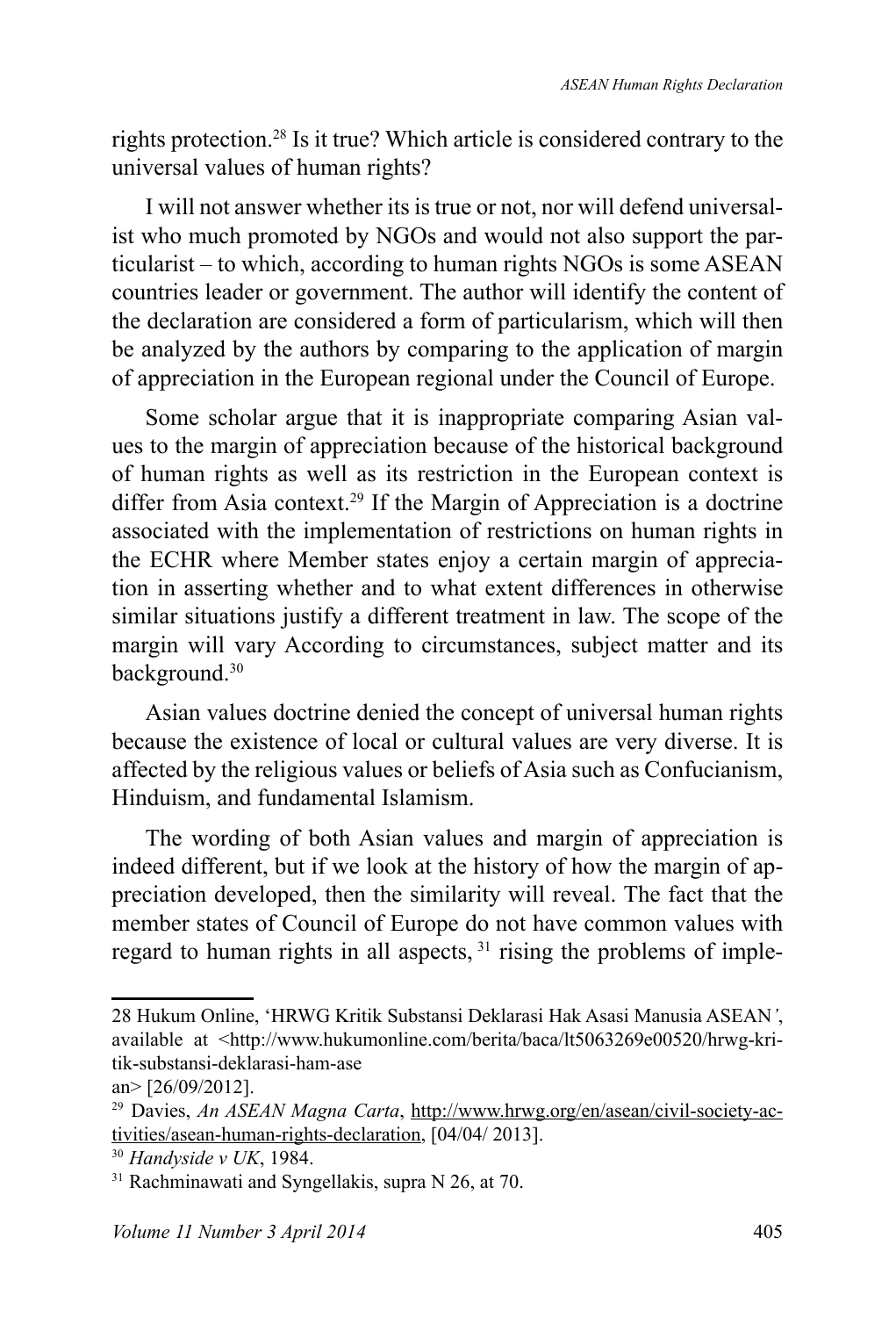mentation of the convention norms. Therefore Margin of Appreciation was designed to provide flexibility in resolving emerging conflicts from diverse social, political, cultural and legal traditions of the contracting states within the European context.<sup>32</sup>

If Asian values attributed greatly influenced by religious values and beliefs which were assessed by universalist containing some practice of human rights violations such as the issue of caste which violated the equal and non discrimination principles. What about the human rights value in Europe? Does it not closely related to religious values or beliefs? As already explained earlier that the concept of human rights in Europe is derived from the French Revolution, Christian Universalism and natural-law philosophy. The idea of universal human rights, therefore, had a definite, particular and historically contingent political and philosophical base. So, it closely related to the European religious value and belief, respectively Christian.<sup>33</sup>

I believe that all religions and beliefs have a concept of its own human rights. if religious values and beliefs truly understood, executed and interpreted properly as to the present context, there will be no more clash between religion or belief and human rights.

Importantly noticed that the wording of human rights limitation in ADHR perceives as Asian values. What article and How the wording of it? article 7 of ADHR is one of harshly criticized. This article recognize the universalism and simultanously recognized particularism.

"all human rights are universal, indivisible, interdependent and interrelated. All human rights and fundamental freedoms in this Declaration must be treated in a fair and equal manner, on the same footing and with the same emphasis. At the same time, the realization of human rights must be considered in the regional and national context bearing in mind different political, economic, legal, social, cultural, historical

<sup>&</sup>lt;sup>32</sup> Onder Bakircioglu, The Application of the Margin of Appreciation Doctrine in Freedom of Expression and Public Morality Cases , *German Law journal*, vol 08 No. 07, http://www.germanlawjournal.org/pdfs/Vol08No07/PDF Vol 08 No 07 711-734\_Articles\_Bakircioglu.pdfat 711.

<sup>&</sup>lt;sup>33</sup> Freeman, 'Universal Rights and Particular Cultures', in Jacobsen And Bruun (eds), *Human Rights Andasian Values Contesting National Identities and Cultural Representations in Asia,* (London, Curzon Press, 2000).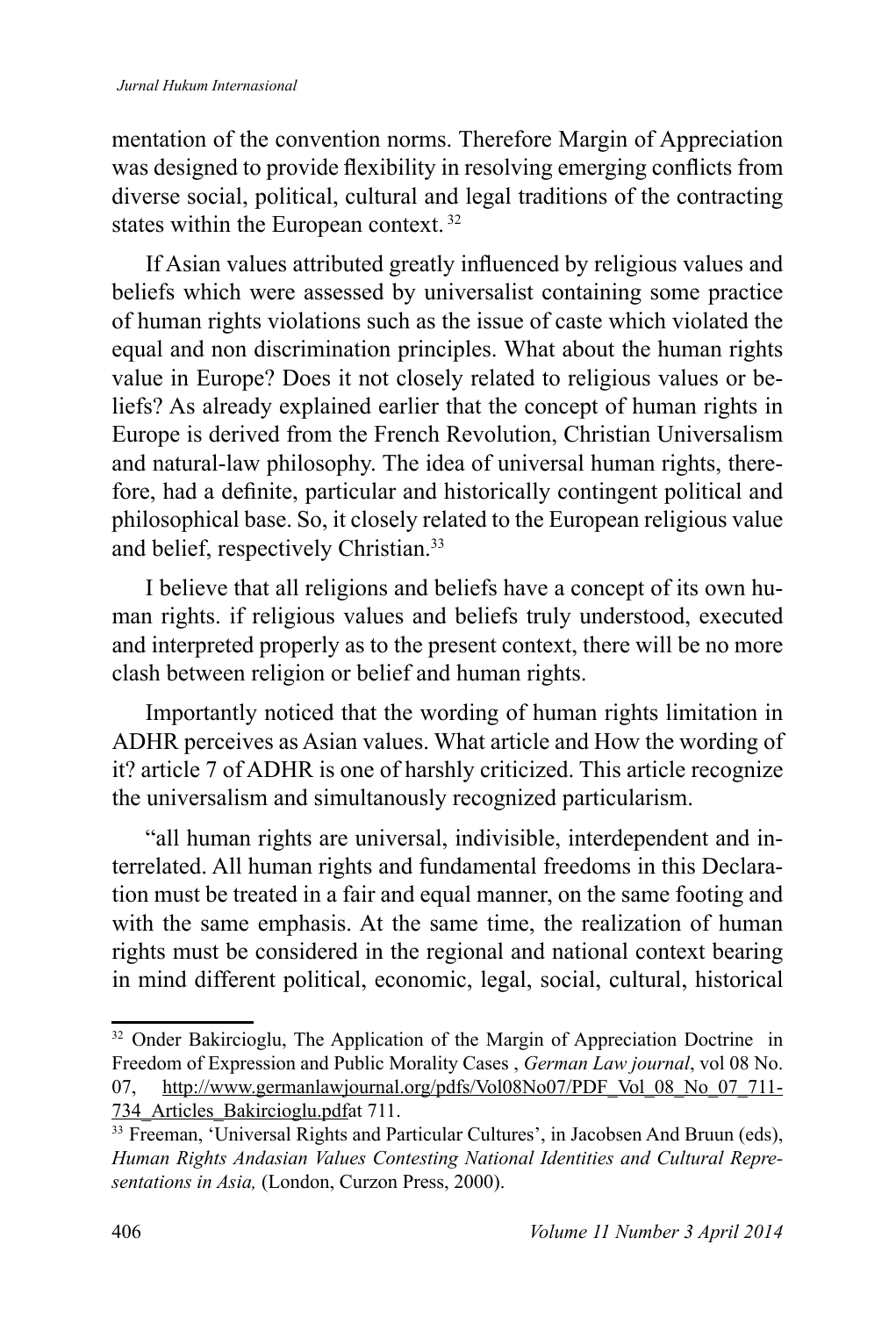and religious backgrounds"<sup>34</sup>

If we compare with the wording of limitation in the margin of appreciation and of certain article in ADHR, is different or similar? I must say the wording is similar. Further question is, similar in wording, Margin of Appreciation rarely considered as a European doctrine that reduces respect for human rights and is not in accordance with international human rights standards, then why the restrictions in ADHR say so?

Before elaborating more on the answer, would show that Asian values was already manifest in a positive norm in a declaration. It indicates that Asian values are changed (at least from from 1967 - 1990). So, Asian values today is different from the past. It is a very positive change that is certainly not free from societal change towards acceptance human rights in ASEAN. Of these changes clearly irrelevant if always discredit asian values as the biggest barrier of human rights. Bearing in mind the discussion of West vs. East seems already to be terminated.

What should be done? We have to see the ADHR as a remarkable development towards universally recognized of UDHR. We could not then just see the restriction clause for example in article 7 of ADHR then claimed that a particularity is there and threaten the universal value.

Margin of Appreciation will allow to be applied where there is an absence of a uniform European conception of the implications of the convention.35 ECtHR relies that national authorities are in a better position to obtain and assess local knowledge, which the court may either not have, or the significance of which it may misjudge.<sup>36</sup> It is very clear that The margin of appreciation doctrine is the concept by which the Convention derives its force, meaning and effect. The margin of appreciation doctrine seeks to strike a fair balance between the demands of the general interest of the community and public order on the one hand, and the requirements of the protection of the individual rights and freedoms on the other, within the context and framework of the Convention. In arriving at such a balance the scope of a state's right to limit

<sup>&</sup>lt;sup>34</sup> Article 7, ASEAN Declaration on Human Rights 2012.

<sup>35</sup>De Schutter, *International Human Rights Law Cases, Materials, Commentary*, (UK: Cambridge University Press, 2010) at 447.

<sup>&</sup>lt;sup>36</sup> Greer, *The European Convention On Human Rights Achievements, Problems and Prospects* (United Kingdom: Cambridge University Press, 2006) at 224.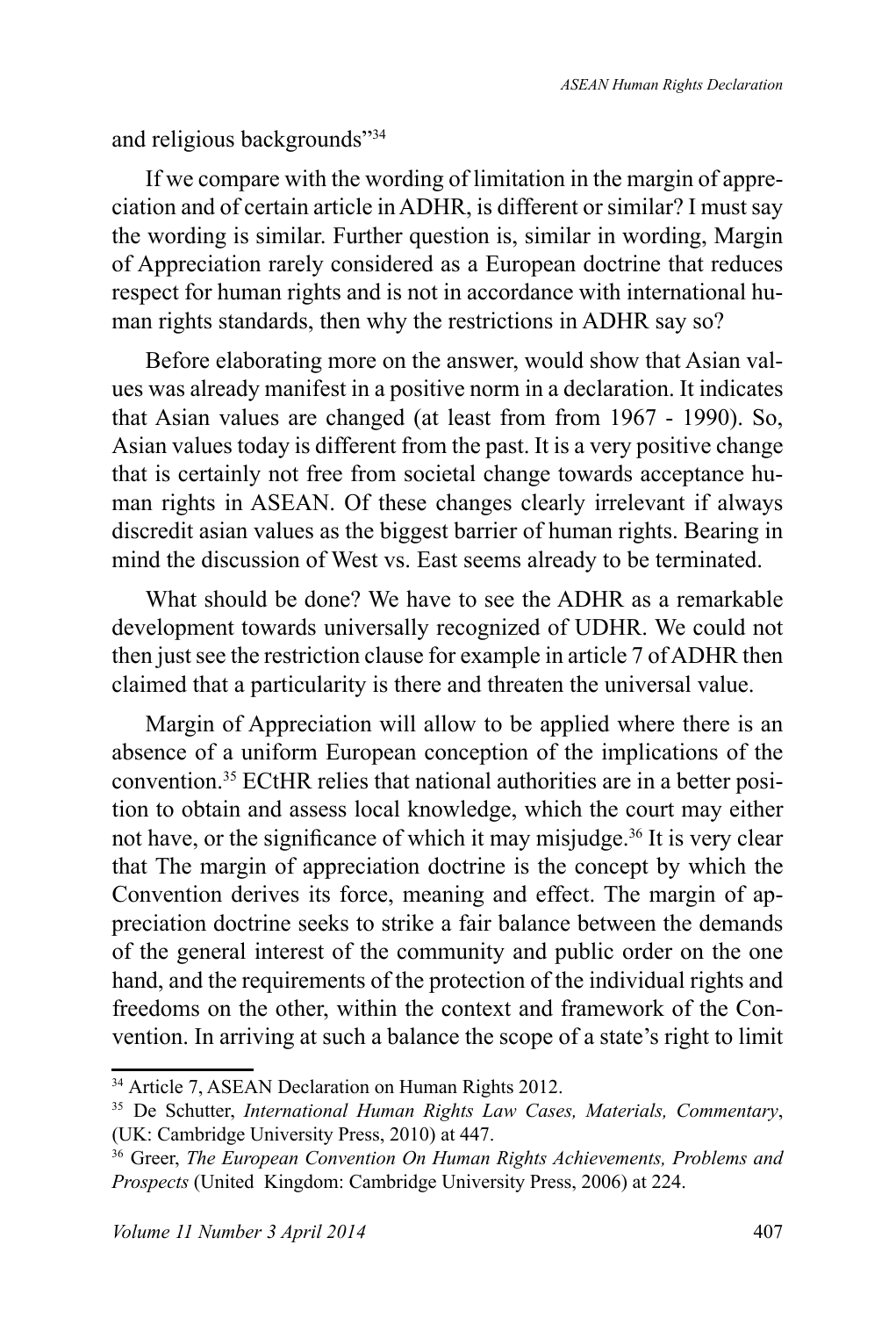and restrict the rights and freedoms of the individual will necessarily be determined<sup>37</sup>

ECtHR judges awareness that universal values which enshrined in the ECHR can be applied effectively if it be enforced coercively. As explained in the previous part that it is the Margin of Appreciation who makes the ECHR and the ECtHR remains the conventions and institutions that are respected by the member states of the Council of Europe. Bearing in mind that more than 60 years, UDHR is not fully recognized in Asia region including certain state in Southeast Asia. Truthfully, it was not because of rejection of universal values that was brought by the UDHR but because there are several international human rights norms that forced to be applied universally in all countries. When there is a force there is actually violation of human rights occurred. At the beginning, human rights are recognition of existence of, respect for and protection of the human being becoming something with politicization and interests of some groups of countries.

Paolo Carozza in Fifty Years of the European Court of Human Rights inauguration strongly stated that the history of regional systems in general (*vis-à-vis* the universal human rights institutions and processes), and the history of the European Court within its own area, demonstrate that a degree of diversity and pluralism, within the limits of the requirements of human dignity, is not only compatible with the idea of human rights but even important to their realization. As we contemplate the problem of fragmentation in international law, including human rights law, it may be important to remember that pluralism can in some circumstances also bring the benefits of dynamism, flexibility, healthy experimentation, and responsiveness of the law to society. Harmonization does not need to be homogenization. No less, may we hope for our regional systems and the democracies within them to be such laboratories for the realization of human rights.<sup>38</sup>

European experience should be remembered and noticed in an ap-

<sup>&</sup>lt;sup>37</sup> Tümay, 'The "Margin of Appreciation Doctrine"Developed By The Case Law Of The European Court Of Human Rights'(2008) *Ankara Law Review* Vol. 5 No. 2 at 231.

<sup>&</sup>lt;sup>38</sup> Carozza, *Fifty Years of the European Court of Human Rights* viewed by Its Fellow International Courts, http://www.echr.coe.int/NR/rdonlyres/3B662702-FFDB-4187 AAC56B926725DF35/0/30012009PresidentCarozzaSeminar\_eng\_.pdf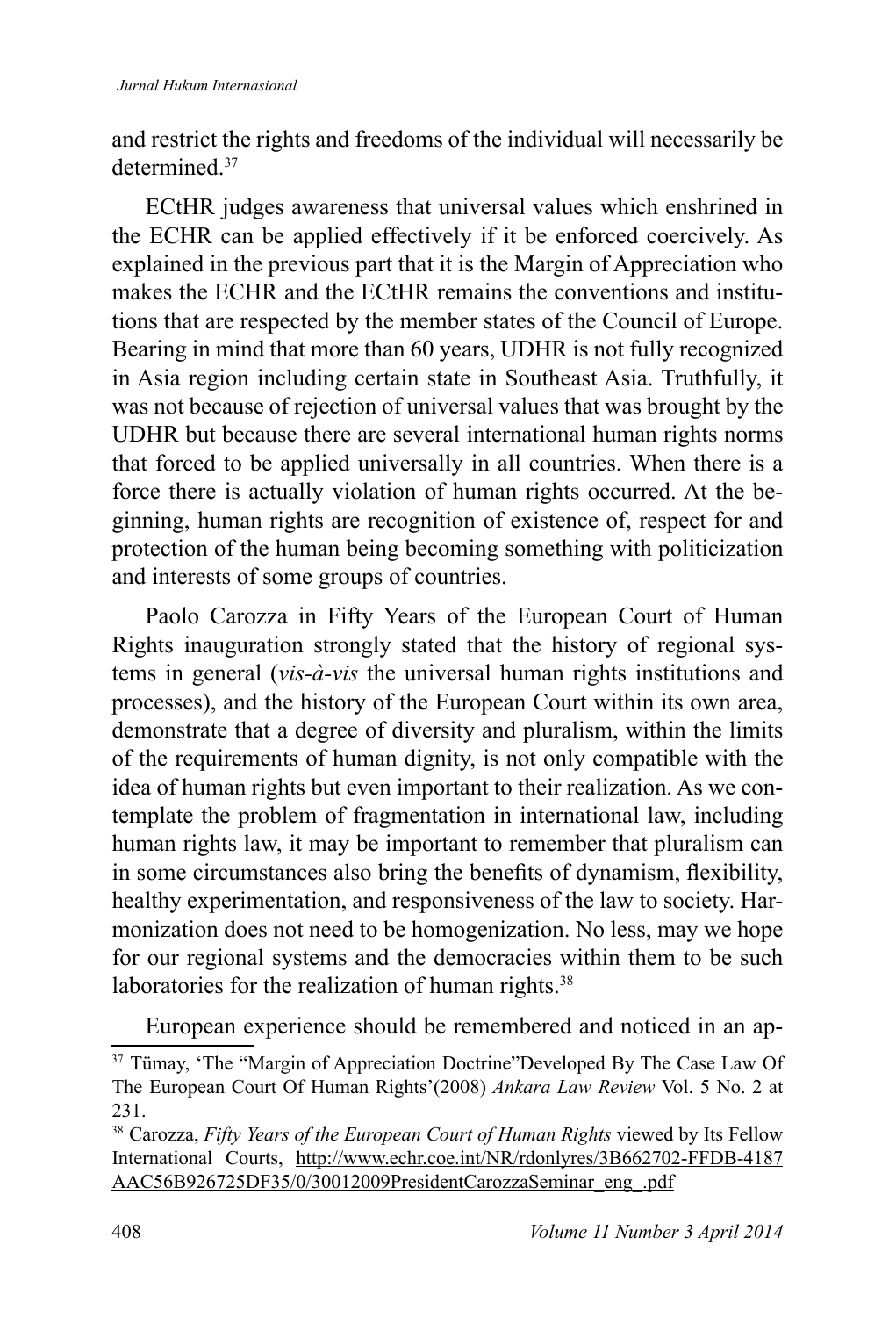propriate way as a lesson for Asean to harmonyze the international human rights law in their region. I would emphasized more that he margin of appreciation is a universal value in principle but particular in practice, and therefore I called it as a new forms of universalism that is able to bridge the conflict between universal and particular value of human rights. Thus, as well as a "new" Asian values currently contained in ADHR, conclude that ADHR is a new form of Universalism of human rights in ASEAN.

Critics were filed against ADHR, for example article 7 as mentioned above, it is noting with all limitation in article 7 but, it is a critique of certain rights, a very sensitive one such as LGBTs rights. It is also a critic to the implementation of human rights in ASEAN.<sup>39</sup>

Critics of LGBTs rights which seemed that ADHR did not accommodate their rights were ill founded. Ever in UDHR or ECHR never mentioned implicitly this particular minority group. As several cases in this regard in the ECtHR noted earlier, ECtHR provide different judgment in the case similar issue. This particular minority group rights indeed need to be protected, but how the state protect them will vary according to the justified limitation. Let the recognition of this group flow naturally.

A second criticism goes to the implementation of ADHR. It stated unclearly that this is a problem of the implementation of ADHR but the authors conclude that the fearnes that the restriction is used to justify human rights limitation lead to human rights violation. The assumption that those limitations adhere the interest of several parties.<sup>40</sup> It is understandable, but however it does not appropriate if ADHR is not in line with international standard of human rights, in fact the international human rights law recognized those limitation. Lesson learned from Europe is the existence of ECtHR as an observer and guardian of those limitations and of a whole convention.

As frequently stated in this paper, ECtHR relies that national authorities are in a better position to obtain and assess local knowledge, which the court may either not have, or the significance of which it may

<sup>&</sup>lt;sup>39</sup> Villanueva, *ASEAN 'Magna Carta' universalizes human rights*, http://www.hrwg. org/en/asean/civil-society-activities/asean-human-rights-declaration 40 *Ibid*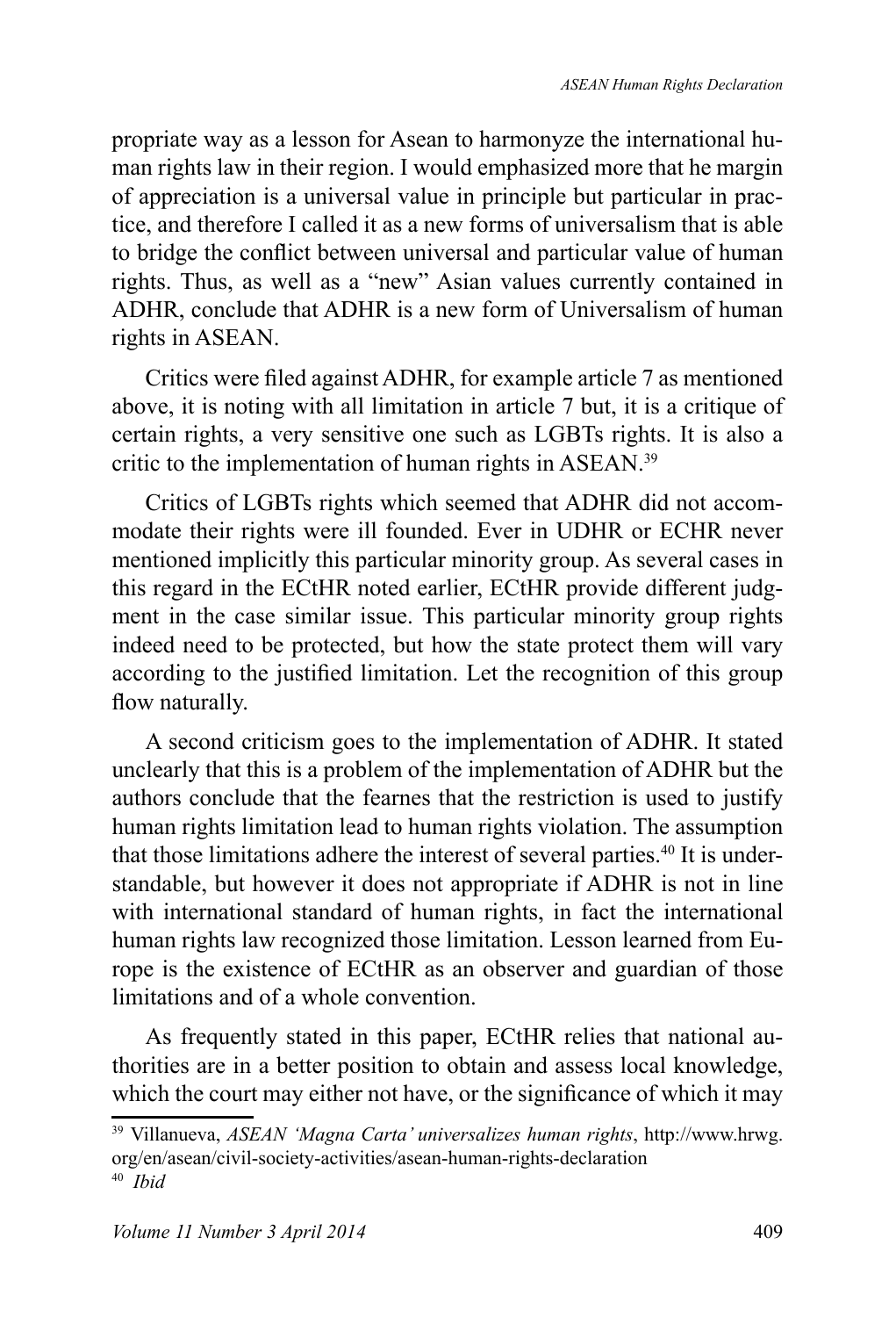misjudge.<sup>41</sup> However this margin of appreciation goes hand in hand with a European supervision embracing both the law and the decisions applying it.<sup>42</sup>

In response those thesis above, therefore Asean need to have an Asean Human Rights Court<sup>43</sup> whose jurisdiction is to assess whether member states apply the Asian values enshrined in the ADHR proportionately pursuant to international human rights law. Judges of Asean Court of Human Rights require having a broad knowledge concerning the condition of each member states economically, socially, politically and culturally. AICHR does not seem to be able to play this function and role respectively.

Colm Campbell and Avril McDonald suggested that the most important than always criticizing Asian values or comparing the East versus the West idea of human rights is supporting the efforts of ASEAN through upholding the ADHR, the "ASEAN Magna Charta".

It believes that the adoption of a human rights charter for the Pacific region would seem to be a realizable goal, and the efforts of regional human rights and democracy organizations, and legal groups, to achieve it should be supported, politically, diplomatically, and financially. Assistance can also be extended in disseminating human rights information sub-regionally. A more robust role for states in the region with reasonably clean human rights records in promoting human rights and responding to violations should be encouraged. Existing mechanisms for monitoring human rights abuses during states of emergency need to be more forcefully employed. He Finally urged Western actors need to develop a greater understanding of, and empathy with, legitimate perspectives within Asia on appropriate formulations of universal human rights standards [as asia or other region understand Europe with its Margin of Appreciation].<sup>44</sup>

<sup>&</sup>lt;sup>41</sup> Greer, supra n 37.

<sup>42</sup>De Schutter, supra n 36 at 334.

<sup>&</sup>lt;sup>43</sup> Rachminawati and Syngellakis, supra n 26 at 121.

<sup>&</sup>lt;sup>44</sup> Campbell and McDonald, 'Practice to Theory: States of Emergency and Human Rights Protection In Asia', In Jacobsen and Bruun (eds), *Human Rights And Asian Values Contesting National Identities And Cultural Representations In Asia*, (London: Curzon Press, 2000) at 278.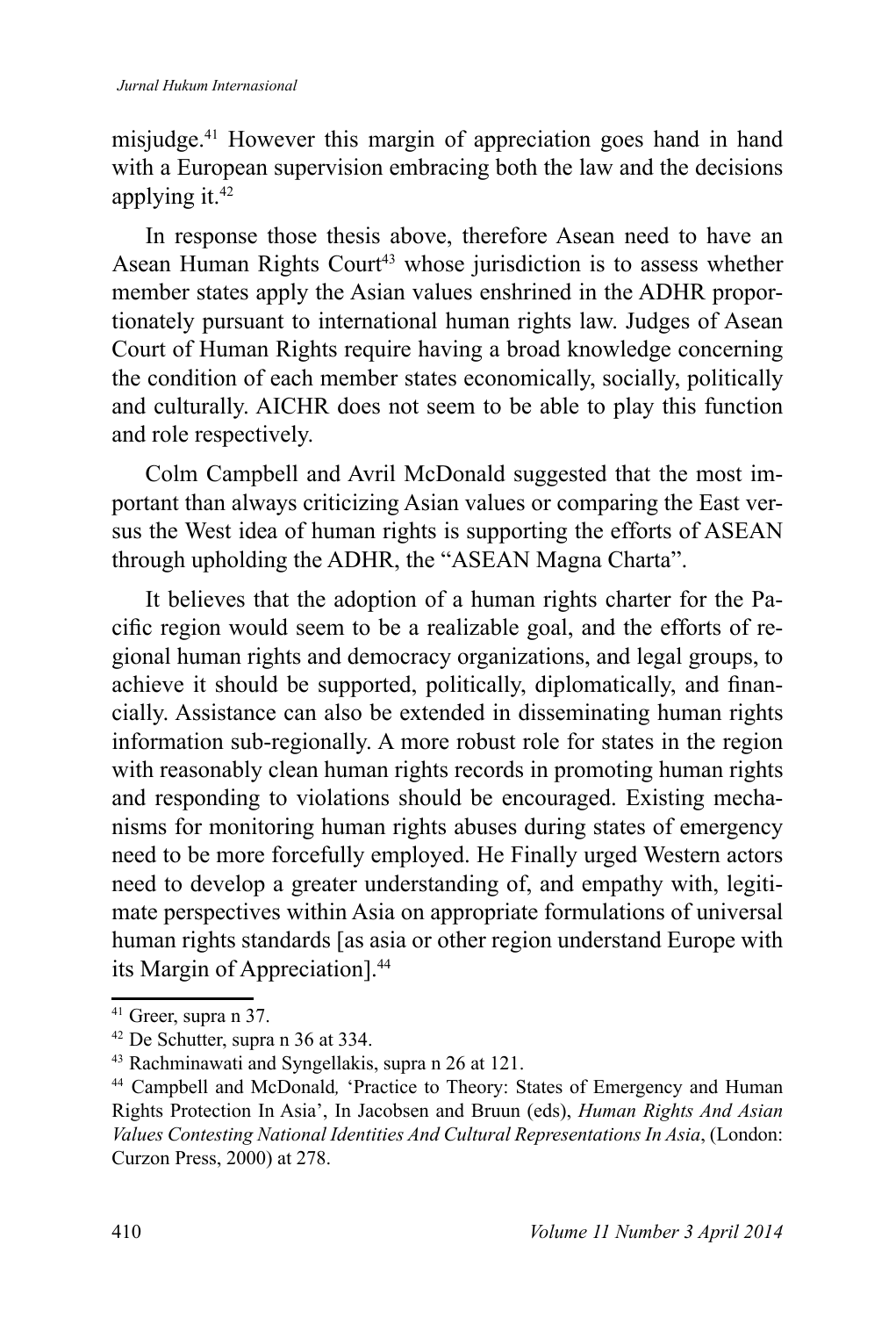### **IV. CONCLUSION**

Human rights in the modern sense may have an analogous function to the one of liberalism in his time as providing a set of procedures and institutions for expressing and mediating between ultimate and sometimes incompatible values. Human rights may be the sort of middle ground necessary for preserving the plurality of values that he observed.

Margin of Appreciation, despites its weaknesses it promises the international implementation of international human rights law gradually. However it needs for the articulation of solid and foreseeable criteria of each limitation. It is crucial for the future existence of the human rights to be legally and universally recognized.

According to European experience, Asian Values today which enshrined in the ADHR will not erode the universality of human rights, it is a new form of universalism of human rights. To be home grown and well implemented, human rights indeed has to take into account the political, economic, legal, social, cultural, historical and religious backgrounds. Of course we are heading up to be universal but however we have to go incrementally step by step in understanding and peace. Accordingly, the most important things for ASEAN is the need to build the strong human rights mechanism through the establishment of ASEAN Court of Human Rights.

### **REFERENCES**

### **Books**

- De Schutter, *International Human Rights Law Cases, Materials, Commentary*, (UK: Cambridge University Press, 2010).
- Effendi, *Hak Asasi Manusia, Dalam Hukum Nasional Dan Internasional* (Malang: Ghalia Indonesia, 1993).
- El Muhtaj, *Dimensi-Dimensi HAM Mengurai Hak Ekonomi, Sosial, an Budaya* (Rajawali Pers, 2008).
- Greer, *The European Convention On Human Rights Achievements, Problems and Prospects* (United Kingdom: Cambridge University Press, 2006).
- Hardiman, *Hak-Hak Asasi Manusia : Polemik Dengan Agama Dan Kebudayaan* (Yogyakarta: Kanisius, 2011).
- Jacobsen And Bruun (eds), *Human Rights And Asian Values Contesting National Identities and Cultural Representations in Asia*, (London: Curzon Press, 2000).
- Nowak, *Pengantar pada Rezim HAM Internasional*, (Raoul Wallenberg Intitute, Mar-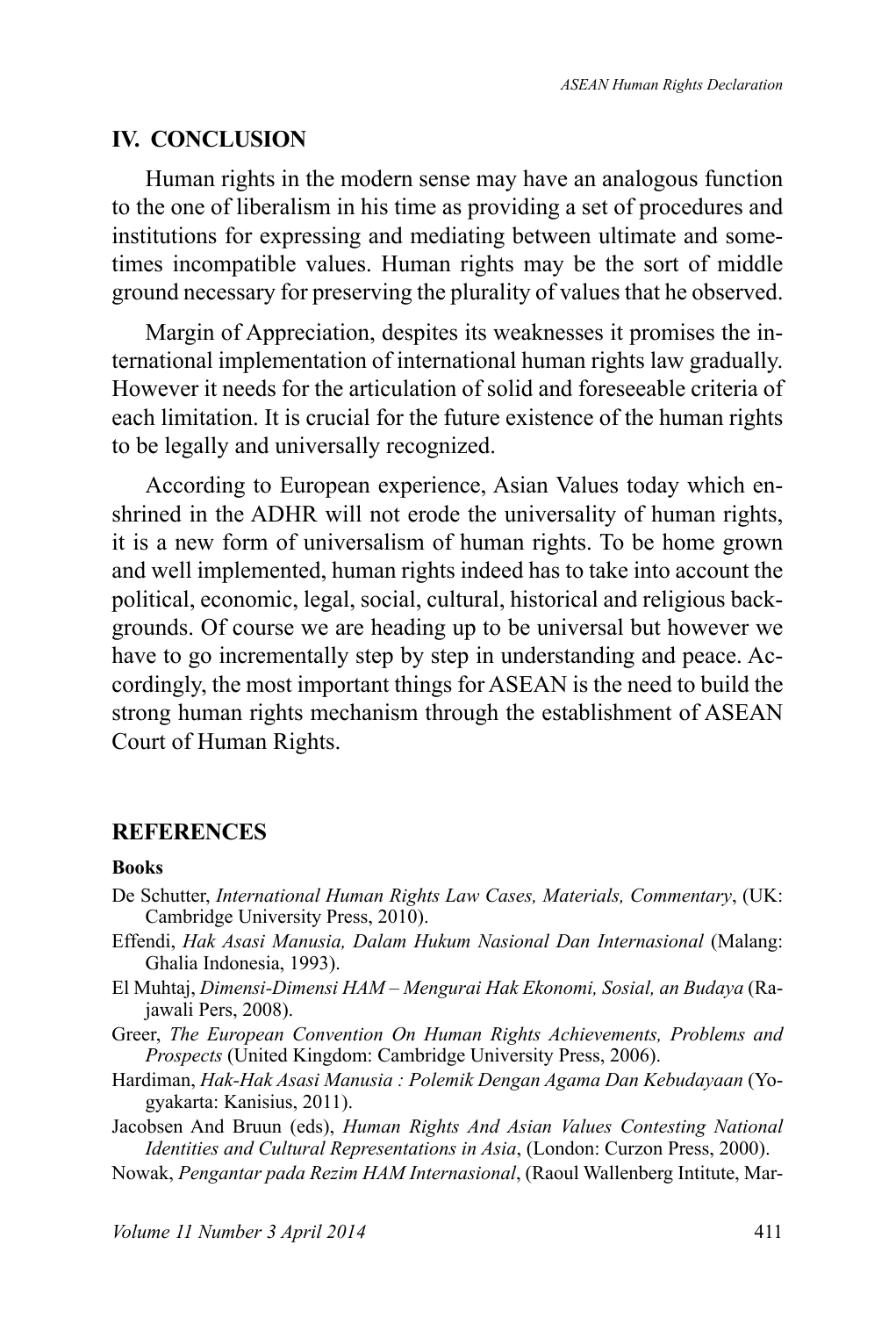tinus Nijhoff Publisher).

- Ryn, *A Common Human Ground: Universality and Particularity in a Multicultural World* (Colombia and London, University of Missouri Press, 2003).
- Sen, *Human Rights and Asean Values* (New York: Carnegie Council on Ethics and International Affairs, 1997).
- Smith et al. (eds), *Hukum Hak Asasi Manusia* (Yogyakarta: Pusat Studi Hak Asasi Manusia Islam Indonesia, 2008).

#### **Essays within books**

- Campbell and McDonald*,* 'Practice to Theory: States of Emergency and Human Rights Protection In Asia', in Jacobsen And Bruun (eds), *Human Rights And Asian Values Contesting National Identities And Cultural Representations In Asia* (London: Curzon Press, 2000).
- Freeman, 'Universal Rights and Particular Cultures', in Jacobsen And Bruun (eds), *Human Rights Andasian Values Contesting National Identities and Cultural Representations in Asia,* (London, Curzon Press, 2000).
- Juwana, 'Pemberdayaan Budaya Hukum Dalam Perlindungan Hak Asasi Manusia di Indonesia; Hak Asasi Manusia Dalam Perspektif Sistem Hukum Internasional'*,* in Muladi, *Hak Asasi Manusia : Hakikat, Konsep, Dan Implikasinya Dalam Perspektif Hukum Dan Masyarakat, (Bandung: Refika Aditama, 2009).*
- Prosser, (forthcoming) 'Universal Human Rights as Universal Values', in Kulch and Prosser (eds) (forthcoming), *Values at the Theoretical Crossroads of Culture. Intercultural Research, Vol 4.* (Shanghai: Shanghai Foreign Language Eduation Press).
- Rachminawati and Syngellakis, 'Law and Policy: A useful Model for ASEAN?', In Novotny and Portela (eds), *EU-ASEAN Relations in the 21st Century*, (United Kingdom: Palgrave Macmillan, 2012).
- Stokke*,* 'Modernization without Westernization? Asian Values and Human Rights Discourse in East and West', in Jacobsen And Bruun (eds), *Human Rights Andasian Values Contesting National Identities and Cultural Representations in Asia* (london: Curzon Press, 2000).
- Suryono, 'Implementasi Dan Sinkronisasi Hak Asasi Manusia Internasional Dan Nasional', in Muladi, *Hak Asasi Manusia Hakekat, Konsep Dan Implikasinya Dalam Perspektif Hukum Dan Masyarakat* (Bandung: Refika Aditama, 2009).

#### **Articles**

- Mustikawati, 'Perjalanan Penegakan Hak Asasi Manusia Di ASEAN Dan Peran Indonesia Dalam Mendukung Keberlanjutan AICHR' (2011) *Jurnal Demokrasi Dan Hak Asasi Manusia* (Jakarta: The Habibie Centre).
- Tümay, 'The "Margin of Appreciation Doctrine"Developed By The Case Law Of The European Court Of Human Rights'(2008) *Ankara Law Review* Vol. 5 No. 2.